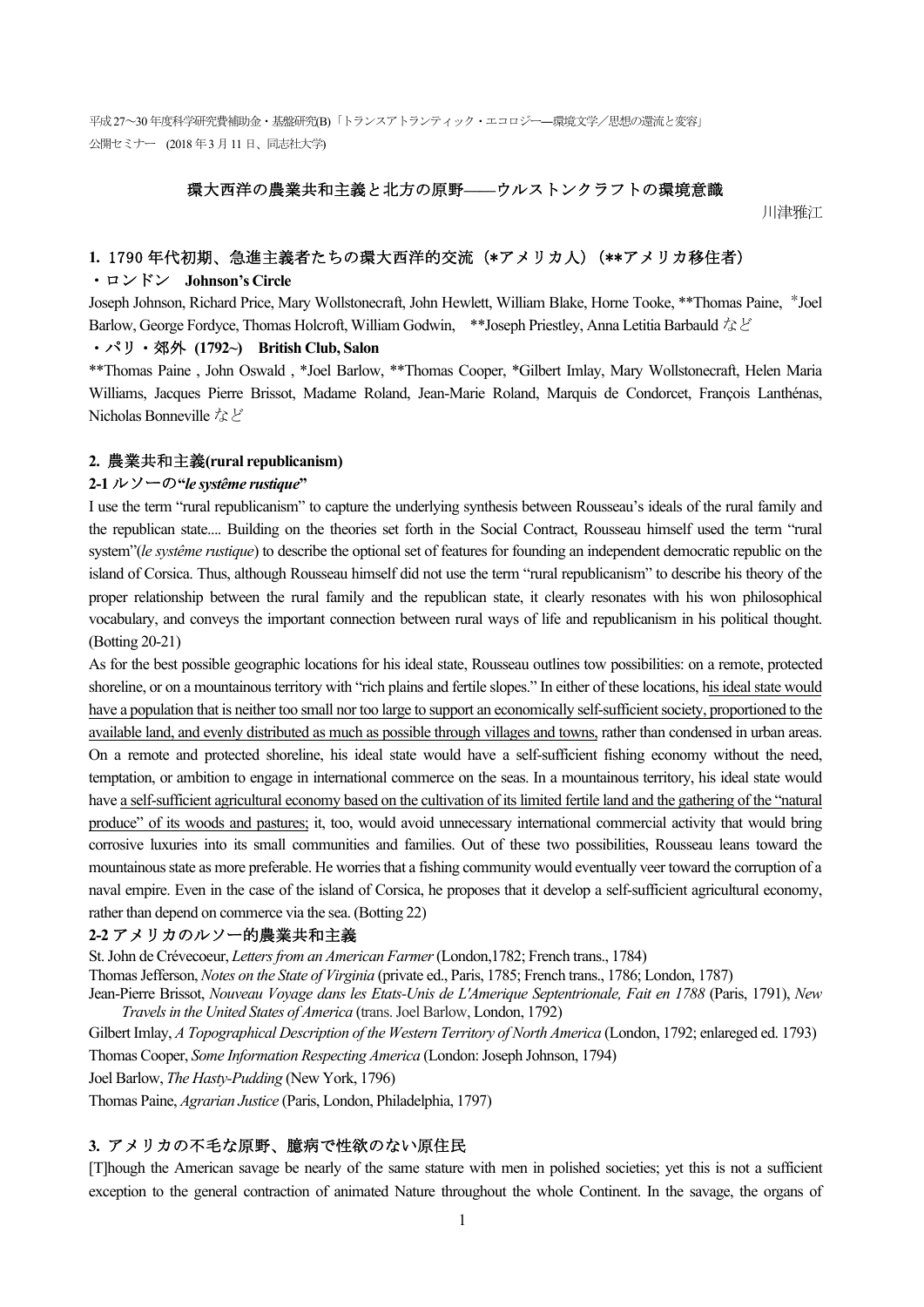generation are small and feeble. He has no hair, no beard, no ardour for the female. Though nimbler than the European, because more accustomed to running, his strength is not so great. His sensations are less acute; and yet he is more timid and cowardly. He has no vivacity, no activity of mind. (Buffon 5: 130)

Nature remains concealed under her old garments, and never exhibits herself in fresh attire, being neither cherished nor cultivated by man, she never opens her fruitful and beneficent womb. Here the earth never saw her surface adorned with those rich crops, which demonstrate her fecundity, and constitute the opulence of polished nations. In this abandoned condition, every thing languishes, corrupts, and proves abortive. The air and the earth, over-loaded with humid and noxious vapours, are unable wither to purify themselves, or to profit by the influences of the Sun, who darts in vain his most enlivening rays upon his frigid mass, which is not in a condition to make suitable returns to his ardour. (Buffon 5:136)

 $\rightarrow$ 普及 (Buell 124)

 Oliver Goldsmith, *An History of the Earth and Animated Nature* (1774) Lord Kames, *Sketches of the History of Man* (1774) William Robertson, *The History of America* (1777)

# **4.** ヨーロッパ人によって開拓されたアメリカ **4-1** クレヴクールのペンシルヴェニア

Here the rewards of his [the American's] industry follow, with equal steps, the progress of his labour. His labour is founded on the basis of nature, *self-interest*: can it want a stronger allurement? Wives and children, who before in vain demanded if him a morsel of bread, now, fat and frolicksome, gladly help their father to clear those fields whence exuberant crops are to arise, to feed and to clothe them all, without any part being claimed, either by a despotic prince, a rich abbot, or a mighty lord. (Crévecoeur 52-53)

# **4-2** イムレイのケンタッキー

# ・豊饒の地

The upper settlement on the Ohio produce chiefly wheat, oats, barley, rye, indican corn or maze, hemp and flax. The fruits, are apples, pears, cherries, peaches, plumbs, strawberries, raspberries, currants, gooseberries, and grapes; of culinary plants and vegetables, there are turnips, potatoes, carrots, parsnips, cymbiline or squash, cucumbers, pease, beans, asparagus, cabbages, brocoli, celery, and salads; besides which there are melons and herbs of every sort. The provision consists of beef, pork, mutton, veal, and a variety of poultry, such as ducks, Muscovy ducks, turkies, geese, dunghill fowls, and pigions. The superfluous provisions are sold to the emigrants, who are continually passing through those settlements, in their route to the different districts of country, and which I have enumerated. (Imlay 60-61)

#### ・パストラル的

The season of sugar-making occupies the women, whose mornings are cheered by the modulated buffoonery of the mocking-bird, the tuneful song of the thrush, and the gaudy plumage of the parroquet.--Festive mirth crowns the evening. --The lofty trees were their spreading branches over a green turf, on whose soft down the mildness of the evening invites the neighbouring youth to sportive play; while our rural Nestors, with calculating minds, contemplate the boyish gambols of a growing progeny, they recount the exploits of their early age, and in their enthusiasm forget there are such things as decrepitude and misery. Perhaps a convivial song, or a pleasant narration, closes the scene.

 Rational pleasures meliorate the soul; and it is by familiarizing man with uncontaminated felicity, that sordid avarice and vicious habits are to be destroyed.

 Gardening and fishing constitute some part of the amusements of both sexes. Flowers and their genera form one of the studies of our ladies; and the embellishment of their houses with those which are known to be salutary, constitutes a part of their employment.--Domestic cares and music full up the remainder of the day; and social visits, without ceremony or form, leave them without ennui or disgust. (Imlay 169)

### ・アメリカとヨーロッパ比較

We have more of simplicity, and you more of art.--We have more of nature, and you more of the world. Nature formed our features and intellects very much alike; but while you have metamorphosed the one and contaminated the other, we preserve the natural symbols of both. You have more hypocrisy--we are sincere. (Imlay 179)

### ・人間の自然権に基づく法と政府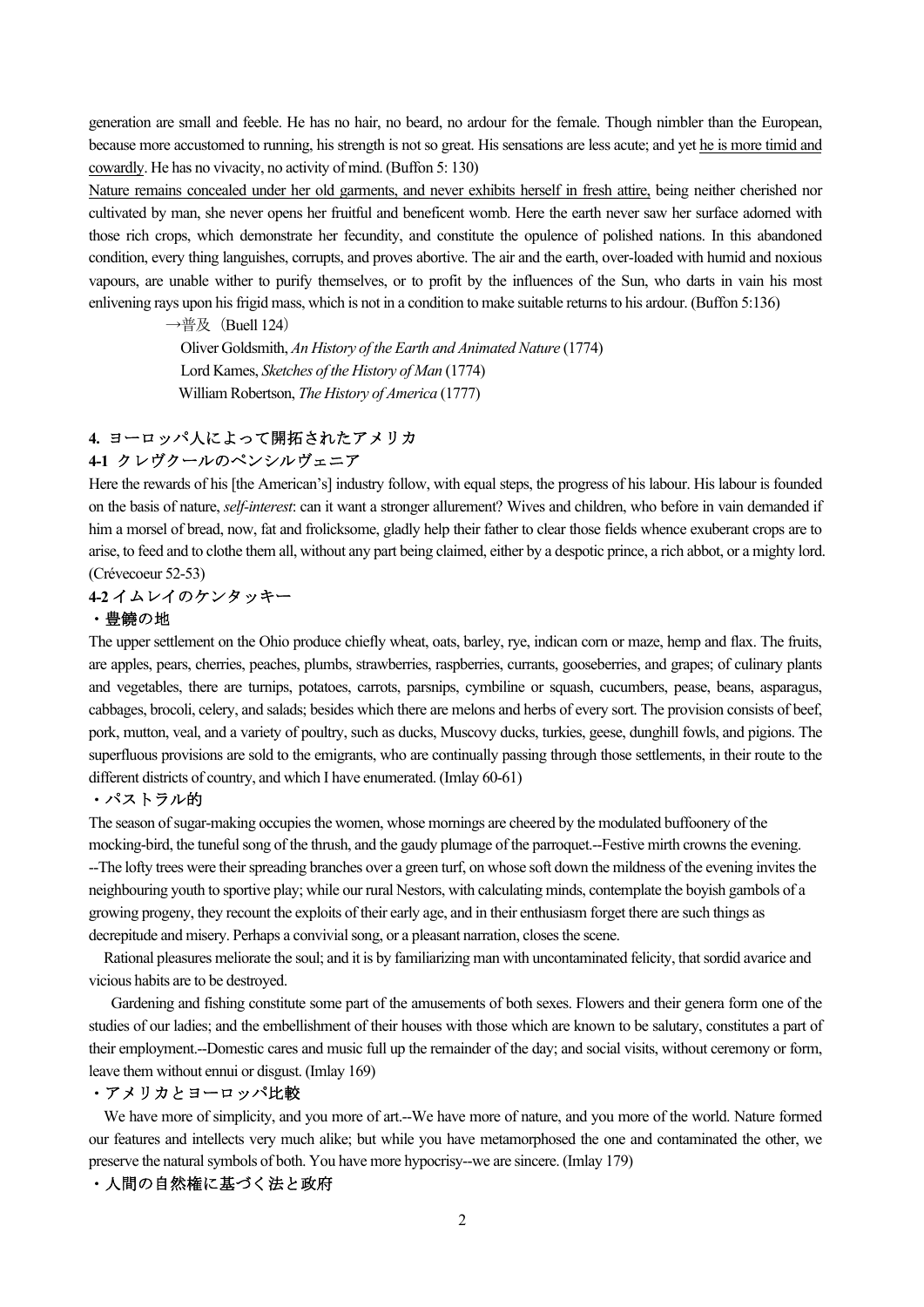Our laws and government have for their basis the natural and imprescriptible rights of man. Liberty, security of person and property, resistance against oppression, doing whatever does not injure another, a right to concur, either personally or by our representatives, in the formation of laws, and an equal chance of arriving to places of honour, reward, or employment, according to our virtues or talents, constitute those rights. (Imlay 205)

# **5.** ウルストンクラフト『北欧旅行記』**(***Letters Written During a Short Residence in Sweden, Norway, and Denmark***, 1796)**

# **5-1 " the trans-atlantic wilderness" (Aikin xx)**と **"a boreal wilderness (Holmes 17) 5-2** 参照枠としてのアメリカ

・A sensible writer (Wollstonecraft, *Letters* 6: 255) = Thomas Cooper, *Some Information Respecting America*

・the conduct of the Swedish and American country girls (*Letters* 6: 258)

・[The norweigians are] so curious that I was half tempted to adopt Dr Franklin's plan, when travelling in America, where they are equally prying, which was to write on a paper, for public inspection, my name, form whence I came, where I was going, and what was my business. (*Letters* 6: 269)=Benjamin Franklin, "Remarks Concerning the Savages of North America," *Two Tracts*(1748)

- ・Nootka Sound, or on some of the islands on the north west coast of America (*Letters* 6: 293)
- ・Here it does not render the people enterprising, as in America, but thrifty and cautious. (*Letters* 6:325)
- ・an acquaintance of your's, the author of the American Farmer's Letters (*Letters* 6: 341-42)=St. John de Crévecoeur

# **5-3** 最初に遭遇したスウェーデン人

I wondered that curiosity did not bring the beings who inhabited it to the windows or door. I did not immediately recollect that men who remain so near the brute creation, as only exert themselves to find the food necessary to sustain life, have little or no imagination to call forth the curiosity necessary to fructify the faint glimmerings of mind which entitle them to rank as lords of the creation. –Had they either, they could not contentedly remain rooted in the clods they so indolently cultivate. (*Letters* 6: 245)

# **5-4** スウェーデンの不毛な地、天地の骨

Approaching the frontiers, consequently the sea, nature resumed an aspect ruder and ruder, or rather seemed the bones of the world waiting to be clothed with every thing necessary to give life and beauty. (*Letters* 6: 262)

# **5-5** ノルウェー、木の伐採による開墾

As the farmers cut away the wood, they clear the ground. Every year, therefore, the country is becoming fitter to support the inhabitants. (*Letters* 6: 288)

The destruction, or gradual reduction, of their forests, will probably meliorate the industry requires ingenuity. It is very fortunate that men are, a long time, but just above the brute creation, or the greater part of the earth would never have been rendered habitable; because it is the patient labour of men, who are only seeking for a subsistence, which produces whatever embellishes existence, affording leisure for the cultivation of the arts and sciences, that lift man so far above his first state. I never, my friend, thought so deeply of the advantages obtained by human industry as since I have been in Norway. The world requires, I see, the hand of man to perfect it; and as this task naturally unfolds the faculties he exercises, it is physically impossible that he should remained in Rousseau's golden age of stupidity. (*Letters* 6: 288)

# **5-6** ノルウェー=ルソー的農業共和国

All the rest of the country is divided into small farms, which belong to the cultivator. (*Letters* 6: 272)

The distribution of landed property into small farms, produces a degree of equality which I have seldom seen elsewhere; and the rich being all merchants, who are obliged to divide their personal fortune amongst their children, the boys always receiving twice as much as the girls, property has not a chance of accumulating till overgrown wealth destroys the balance of liberty. (*Letters* 6: 273)

[T]he norwegians appear to me to be the most free community I have ever observed. (*Letters* 6: 273)

In France the farmers generally live in villages, which is a great disadvantage to the country; but the norwegian farmers, always owning their farms, or being tenants for life, reside in the midst of them; allowing some labourers a dwelling, rent free, who have a little land appertaining to the cottage, not only for a garden, but for crops of different kinds, such as rye, oats, buck-wheat, hemp, flax, beans, potatoes, and hay, which are sown in strips about it; reminding a stranger of the first attempts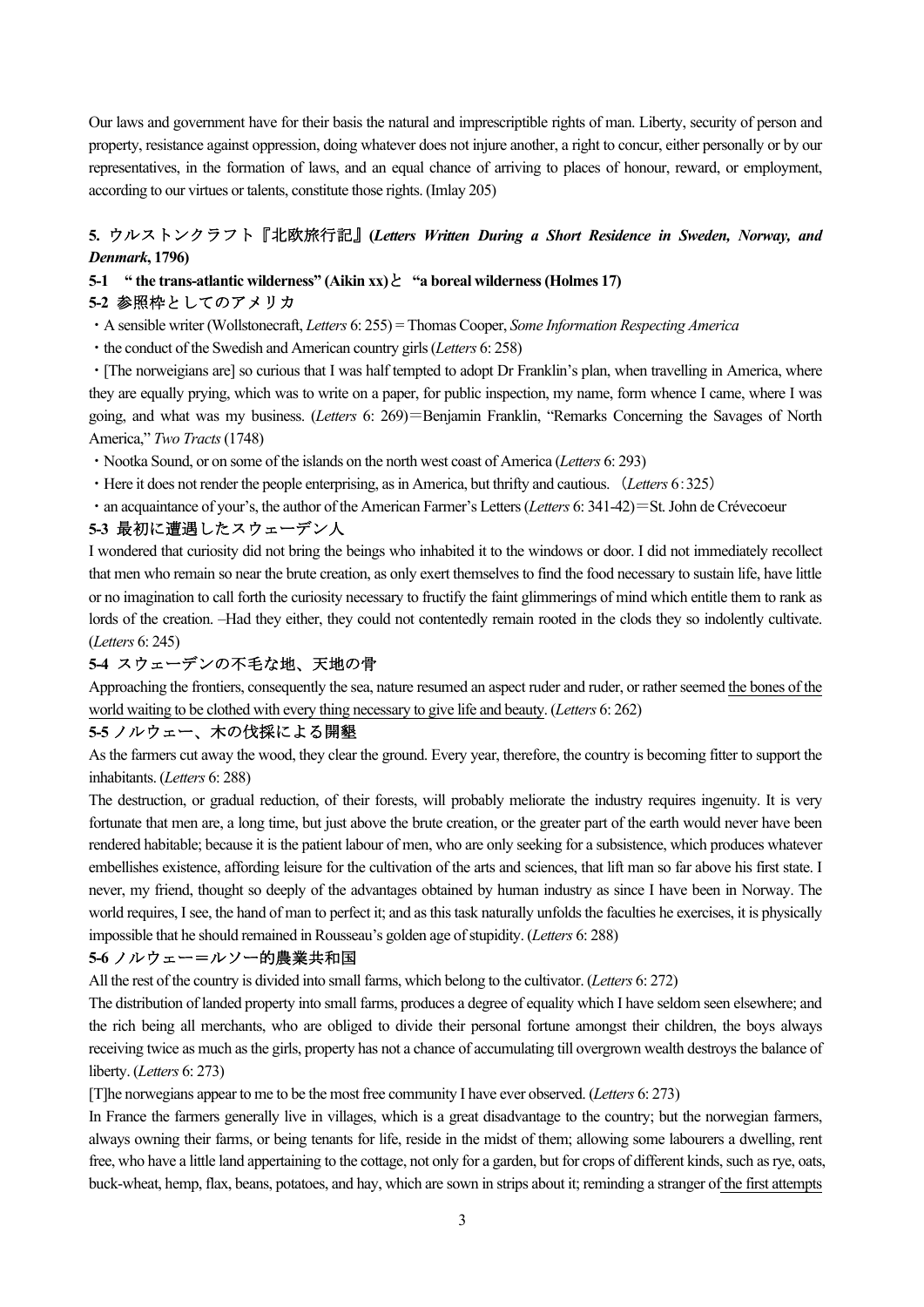at culture, when every family was obliged to be an independent community. (*Letters* 6: 300)

### **5-7** アメリカの地勢=ノルウェーの荒野

 The increasing population of the earth must necessarily tend to its improvement, as the means of existence are multiplied by invention.

 You have probably made similar reflection in America, where the face of the country, I suppose, resembles the wilds of Norway. (*Letters* 6: 288)

### **5-8** 世界的飢饉の恐れ

The view of this wild coast, as we sailed along it, afforded me a continual subject for meditation. I anticipated the future improvement of the world, and observed how much man had still to do, to obtain of the earth all it could yield. I even carried my speculations so far as to advance a million or two of years to the moment when the earth would perhaps be so perfectly cultivated, and so completely peopled, as to render it necessary to inhabit every spot; yes; these bleak shores, Imagination went still farther, and pictured the state of man when the earth could no longer support him. Where was he to fly to from universal famine? Do not smile: I really became distressed for these fellow creatures, yet unborn. The images fastened on me, and the world appeared a vast prison. (*Letters* 6: 294-95)

### **5-9** 食糧難

# ・**1789** 年 **10** 月 **6** 日、パリの女たちのベルサイユへの行進

What were the outrages of a day to these continual miseries? Let those sorrows hide their diminished head before the tremendous mountain of woe that thus defaces our globe! Man preys on man; and you mourn for the idle tapestry that decorated a gothic pile, and the dronish bell that summoned the fat priest to prayer. You mourn for the empty pageant of a name, when slavery flaps her wing, and the sick heart retires to die in lonely wilds, far from the abodes of men. Did the pangs you felt for insulted nobility, the anguish that rent your heart when the gorgeous robes were torn off the idol human weakness had set up, deserve to be compared with the long-drawn sigh of melancholy reflection, when misery and vice are thus seen to haunt our steps, and swim on the top of every cheering prospect? (*VRM* 5: 58)

# ・スウェーデンとノルウェーの食糧難の恐れ

The wars carried on by the late king rendering it necessary to increase the revenue, and retain the specie in the country by every possible means.

 The taxes before the reign of Charles the twelfth were inconsiderable. Since then, the burden has continually been growing heavier, and the price of provisions has proportionably increased; nay, the advantage accruing from the exportation of corn to France, and rye to Germany, will probably produce a scarcity in both Sweden and Norway, should not a peace put a stop to it this autumn; for the speculations of various kinds have almost doubled the price. (*Letter*s 6: 254)

### **5-10** 持続可能な開墾

As the family increases, a little more land is cultivated: thus the country is obviously enriched by population. Formerly the farmers might more justly have been termed wood-cutters. But now they find it necessary to spare the woods a little; and this change will be universally beneficial; for whilst they lived entirely by felling the trees they felled, they did not pay sufficient attention to husbandry; consequently, advanced very slowly in agricultural knowledge. Necessity will in future more and more spur them on; for the ground, cleared of wood, must be cultivated, or the farm loses its value; there is no waiting for food till another generation of pines be grown to maturity. (*Letters* 6: 307-08)

### **5-11** 森の中の木こりの家

A little lawn was cleared, on which several lofty trees were left which nature had grouped, whilst the encircling firs sported with wild grace. The dwelling was sheltered by the forest, noble pines spreading their branches over the roof; and before the door a cow, goat, nag, and children, seemed equally content with their lot.... (*Letters* 6: 308)

# **6.** グローバルなエコロジーとエコノミー

# **6-1** 投機的商業**(speculation-commerce)**と委託的商業**(commission-commerce)**

The émigré radicals strongly opposed what John Thelwall, the foremost theorist of the London Corresponding Society, called "speculation-commerce"—that is, commerce based on mercantilism, in which world trade was controlled "by a few engrossers and monopolists" who, by accumulating commodities" in the hope of exciting artificial wants" within a mercantilist system, manipulated trade to their own advantage. [...]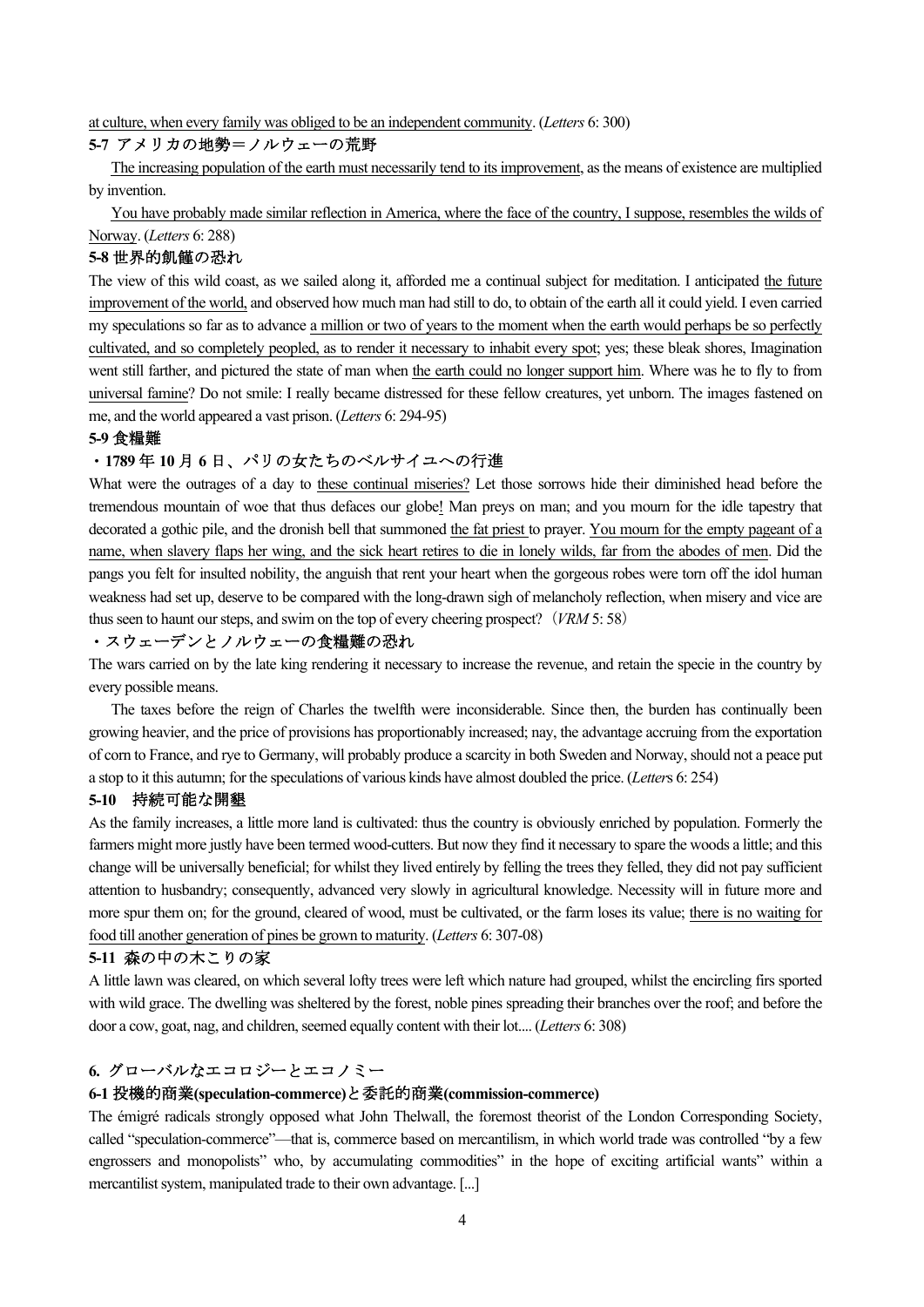"Speculation-commerce" conflicted with the radicals' vision of an open society where every individual had the same opportunities to use his talents to the full. The ideal system of commerce was "commission-commerce," whereby countries exchanged abundant commodities for scarce but desired ones. (Durey 679)

#### **6-2** 投機的商業批判

England and America owe their liberty to commerce, which created a new species of power to undermine the feudal system. But let them beware of the consequence; the tyranny of wealth is still more galling and debasing than that of rank. (*Letters* 6: 309)

I must add, that the more I saw of the manners of Hamburg, the more was I confirmed in my opinion relative to the baleful effect of extensive speculations on the moral character. Men are strange machines; and their whole system of morality is in general held together by one grand principle, which loses its force the moment they allow themselves to break with impunity over the bounds which secured their self-respect. A man ceases to love humanity, and then individuals as he advances in the chase after wealth; as one clashes with his interest, the other with his pleasures: to business, as it is termed, every thing must give way; nay, is sacrificed; and all the endearing charities of citizen, husband, father, brother, become empty names. (*Letters* 6: 342)

### **6-3** ノルウェーの貿易

 Norway is reckoned to contain 7558 quadrate miles.... Its natural products are wood, silver, copper, and iron, a little gold has been found, fish, marble, and the skins of several animals. The exportation exceeds the importation. The balance in favour of Norway, in the year 1767, was about 476,085 rixdollars, 95,217l. sterling. It has been increasing ever since....

 The exportation of salted and dried fish is very considerable. In the year 1786 the returns for its exportation amounted to 749, 200 rixdollars, 169,840l. (*Letters* 347)

# 参考文献

- Aikin, J[hon]. "On the Poetry of Dr. Goldsmith." *The Poetical Works of Oliver Goldsmith, M.B*. New ed., London, 1796, pp. i-xxix.
- Barlow, Joel. *The Hasty-Pudding: a Poem, in Three Cantos; Written in Germany, in Savoy, January, 1793.* New York, [1796].
- Bewell, Alan*. "*Jefferson's Thermometer: Colonial Biogeographical Constructions of the Climate of America." *Romantic Science: The Literary Forms of Natural History*, edited by Noah Heringman, Sate U of New York P, 2003, pp.111-38.
- Botting, Eileen. *Family Feuds: Wollstonecraft, Burke, and Rousseau on the Transformation of the Family*. SUNY Press, 2006.
- Bowerbank, Sylvia. "The Bastille of Nature: Mary Wollstonecraft and Ecological Feminism." Ryall and Sandbach-Dahlström, pp. 165-84.
- ---. *Speaking for Nature: Women and Ecologies of Early Modern England*. Johns Hopkins UP, 2004.
- Brissot de Warville, J. P. *New Travels in the United States of America.* [Translated by Joel Barlow.] 2nd ed, London, 1794. 2 vols.
- Buffon, Georges Louis Leclerc, comte de . *Natural History, General and Particular.* Trans. William Smellie. 2nd ed., London, 1785. 9 vols.
- Cooper, Thomas. *Some Information Respecting America*. 1794, 2nd. ed., London, 1795. Forgotten Books, 2017.
- [Crèvecoeur, St. John De.] *Letters from an American Farmer: Describing Certain Provincial Situations, Manners, and Customs Not Generally Known*.... *Written, For the Information of a Friend in England, by J. Hector St. John, a Farmer in Pennsylvania*. New ed., London, 1783. Forgotten Books, 2012.
- Dame, Frederick William. *Jean-Jacques Rousseau in American Literature: Traces, Influence, Transformation, 1760-1860: A Paradigm of French-German Culture Emanation in America*. Peter Lang, 1996.
- Durey, M. "Thomas Paine's Apostles: Radical Emigrés and the Triumph of Jeffersonian Republicanism." *William and Mary Quarterly*, vol. 44, no.4, Oct. 1987, pp. 661-88.
- Emerson, Oliver Farrar. "Notes on Gilbert Imlay, Early American Writer." *PMLA*, vol. 39, 1924, pp. 406-39.
- Gallop, Geoffrey I. "Politics, Property and Progress: British Radical Thought, 1760-1815." Diss. Oxford U, 1983.